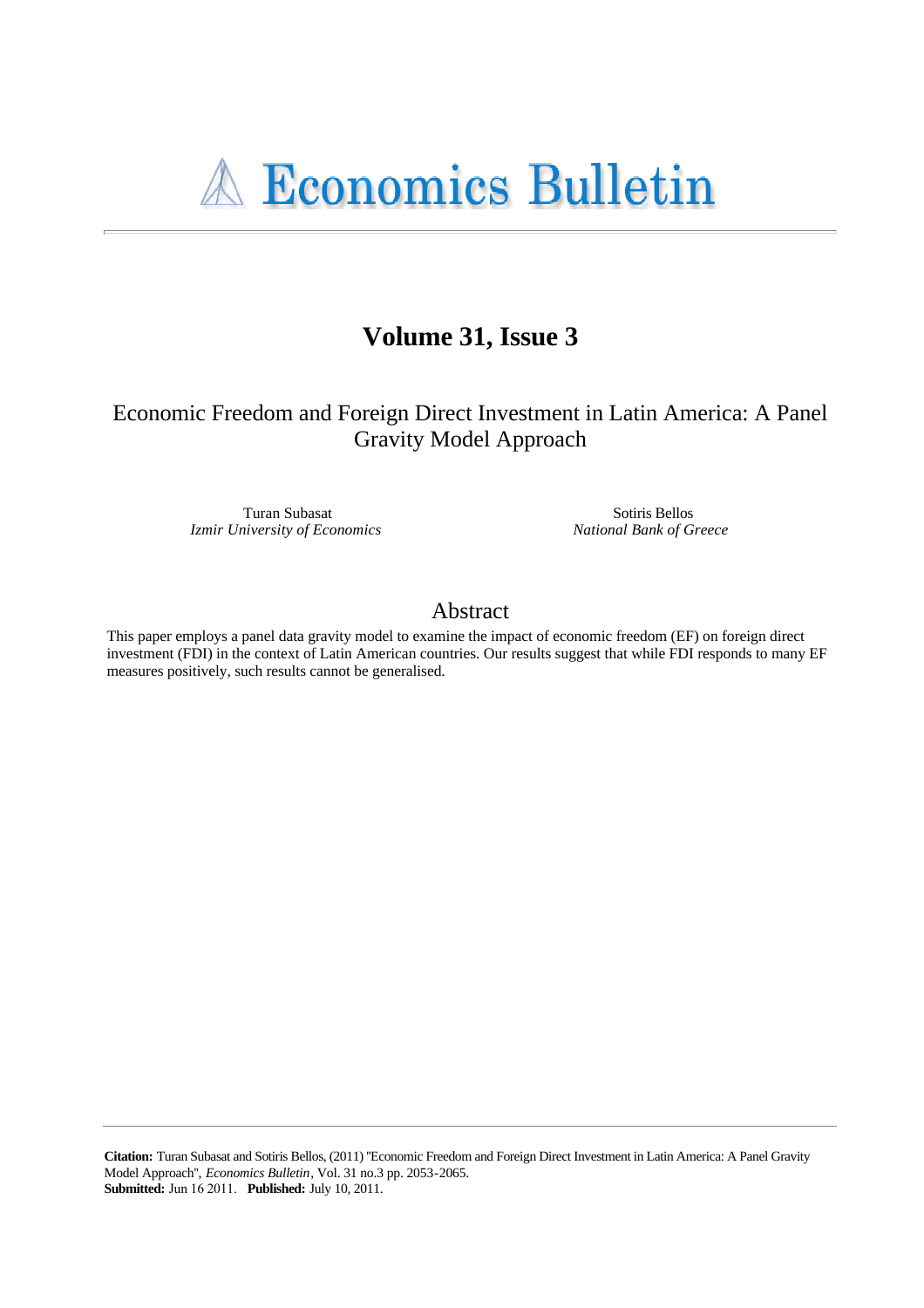## **1. INTRODUCTION**

Dunning (2002) suggested that multinational corporations (MNCs) motives have recently shifted from market and resource seeking to efficiency seeking which implies that the institutional determinants of Foreign Direct Investment (FDI) such as governance and economic freedom (EF) have become more important (Loree and Guisinger 1995; Noorbakhsh, Paloni and Youssef 2001; Addison and Heshmati 2003, Becchetti and Hasan 2004). There is, therefore, a considerable interest and a growing literature on the institutional determinants of FDI.

There is no universal consensus, however, over the importance and impact of institutional determinants of FDI. While the majority of the literature argues for a positive link between good governance and FDI inflows, the recent empirical work by Bellos and Subasat (2011) indicates that in selected transition countries, the impact of corruption on FDI is positive. In other words, corruption does not discourage FDI, as it is often assumed, but encourages it. Bellos and Subasat (2012) also investigate the impact of good governance on FDI and found similar results. Apart from "democratic accountability", all the other three governance variables (bureaucratic quality, law and order and control of corruption) are negatively associated with FDI which implies that poor governance is not an impediment, in fact a source of attraction, for MNCs in the selected transition countries. These interesting results justify the investigation of EF as the other major institutional determinant of FDI. While Subasat and Bellos (Manuscript submitted for publication) investigated the link between EF and FDI in selected transition countries, this paper investigates the same link in Latin America.

Although there is substantial empirical literature on the link between governance and FDI (Gani 2007, Globerman and Shapiro 2002, Globerman and Shapiro 2003; Globerman, Shapiro and Tang 2004, Jensen 2003, Li 2005, Li and Filer 2004), and between EF and economic growth (Adkins, Moomaw and Savvides 2002, Weede and Kämpf 2002, De Haan and Sturm 2000), the literature on the link between EF and FDI is very limited and undeveloped. By focussing on the Latin American countries, this article advances this limited literature in two major ways. First, unlike most of the existing literature that used a single measure, this article uses 45 measures of EF which is more informative. Second, this article employs EF measures in target and source countries in order to take both push and pull factors into account. For example, the low level of taxes in target countries may be a source of attraction for the MNCs but high level of taxes in the source countries may be a source of repulsion.

#### **2. THEORY AND LITERATURE**

The conventional economic theory suggests that commitment to EF should facilitate more FDI inflows into target countries as it reduces inefficiencies, deadweight losses and uncertainties (Voyer and Beamish, 2004). The lack of EF can be symptomatic of the various ways in which a government may take away potential profits and can be an obstacle to FDI (Conklin, 2002). Restrictive trade policies, for example, may discourage MNCs by limiting their ability to import necessary inputs and increasing their transaction costs, thus lowering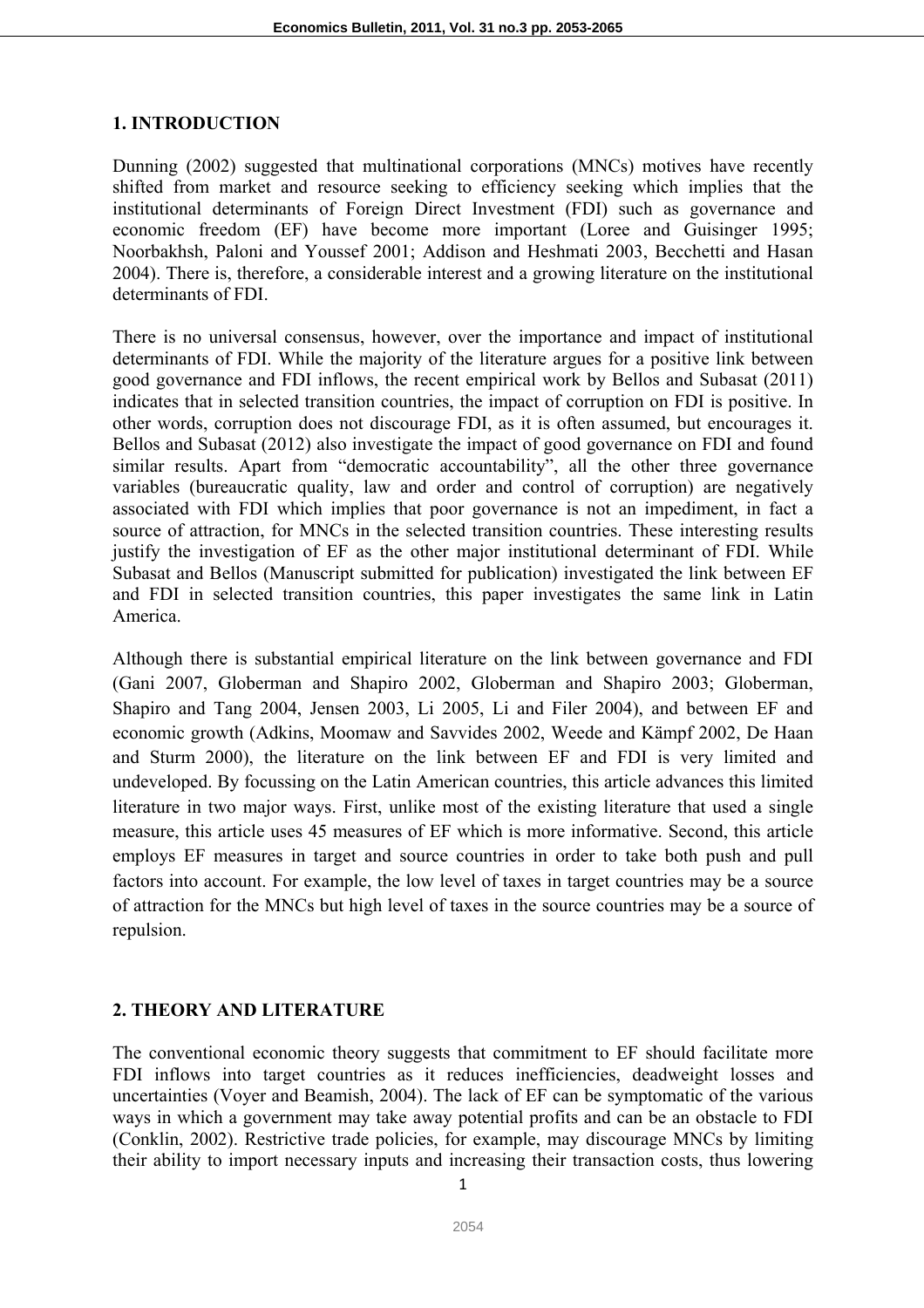productive efficiency (Harms and Ursprung 2002, Drabek and Payne 2001, Habib and Zurawicki 2002). Restrictions on repatriation of profits likely to repel MNCs. Extensive bank regulations can create disincentives for foreign financial firms (Beck, Levin and Loayza, 2000). State owned banks can result in poor services, high costs, and weak financing of new investments and trade (World Bank, 2003). Similarly, some EF variables in source countries such as "Financial freedom", "Trade freedom" and "Business freedom" which involve freedom to operate internationally are likely to facilitate more FDI outflows.

Because EF is a broad concept which involves various forms, its impact on FDI is difficult to generalise. While restrictive trade policies in target countries, for example, may discourage MNCs by increasing their transaction costs, tariff jumping FDI implies that trade protection can also increase inward FDI. Some EF variables such as low tax levels and the absence of minimum wage in source countries may increase the attractiveness of domestic markets and reduce FDI outflows. Therefore, the impact of various forms of EF on FDI should be considered separately.

In this limited literature, most studies fail to distinguish EF from good governance. These concepts are often confused and used synonymously. The literature that investigates the empirical link between the EF and FDI tend to start with a discussion that focuses on the theoretical link between governance and FDI, and the literature they cite often concentrate on corruption, transparency and the protection of property rights.<sup>1</sup> While some interventionist economic policies (such as import controls) may lead to poor-governance (such as corruption), good-governance and EF are clearly distinct concepts. EF refers to the absence of state intervention in economic issues whereas governance refers to "the traditions and institutions by which the authority in a country is exercised" (Kaufman, Kraay and Zoido-Lobaton, 1999) and implies "an independent judiciary and legislation, fair and transparent laws with impartial enforcement, reliable public financial information, and high public trust" (Li, 2005). Obviously a well governed country may implement interventionist economic policies and an economically liberal country may poorly be governed. The separation of good-governance and EF is important because while the literature that focuses on goodgovernance (particularly corruption) is relatively large, there is a very limited literature on the link between EF and FDI.

Bengoa and Sanchez-Robles (2003) used a single aggregated index of EF (provided by the Fraser Institute) in a panel data analysis and found a positive correlation between EF and FDI in 18 Latin American countries for 1970-1999. Globerman and Shapiro (2003) focused on the U.S. FDI for the time period 1994–1997 and by using a single EF index which was obtained from the Heritage Foundation argued that EF would attract U.S FDI. Kobeissi (2005) used a single aggregated EF variable which was obtained from the Heritage Foundation and tested the relationship between EF and FDI (as well as Governance and Legal System) in the case of 12 Middle East and North Africa countries between 1990 and 2001. The EF variable was modestly significant at 10 percent level in four out of six estimations. Ferragina and Pastore (2006) used a panel gravity model to investigate the FDI diversion effect of the integration process to the EU in the case of Central and Eastern Europe and South Mediterranean countries for the period 1994-2004. Alongside the traditional gravity model variables, an

 $\overline{\phantom{a}}$ 

<sup>&</sup>lt;sup>1</sup> For example Kapuria-Foreman (2007) suggests that "[e]conomists believe that freely functioning markets facilitate economic growth. Corruption, by increasing transactions costs, can increase friction in an economy and slow its growth." See also Caetano and Caleiro (2009) for similar arguments that confuse EF with good governance.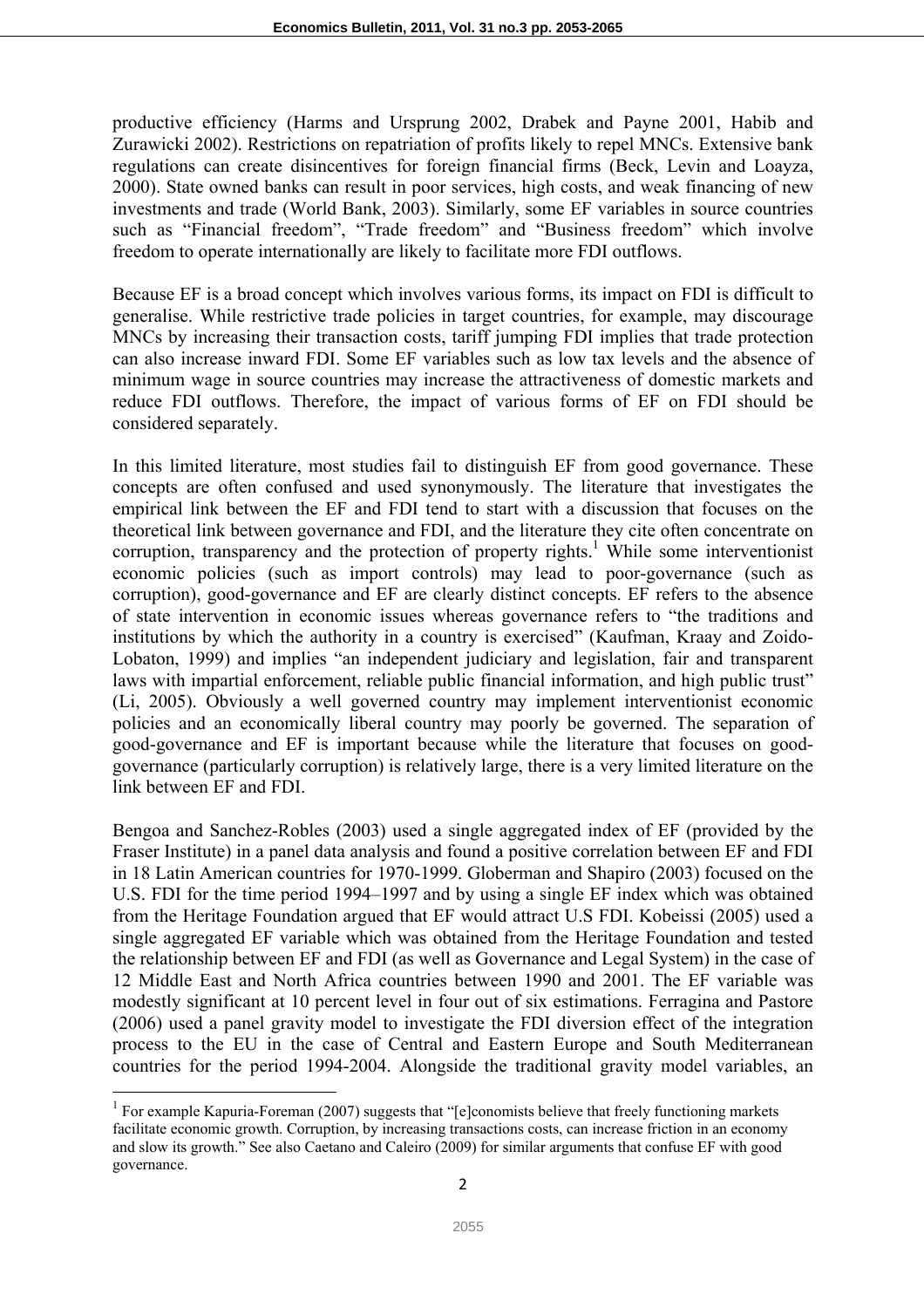aggregated governance variable and economic variables such as openness to trade<sup>2</sup> and volatility of the bilateral nominal exchange rate, they included two EF variables, current and capital account restrictions, which were negative and statistically significant. By focussing on developing countries and excluding the transition countries, Kapuria-Foreman (2007) used five broad measures of EF in a cross country study. The results suggested that while government interventions in the economy, barriers to capital flows and foreign investment, and the lack of protection of private property rights had negative impact on FDI, trade protectionism and the level of regulation had no statistically significant impact. Heriot, Theis and Campbell (2008) used the 5 major categories of the Fraser Institute measure of EF in a sample of 121 countries for the period of 2000 and 2005, and argued that apart from government size all the other categories are positively linked with FDI. This paper, however, includes no control variables and likely to suffer from excluded variables bias. By using the fuzzy logic clustering methodology, Caetano and Caleiro (2009), focused on the MENA countries and by employing the aggregated EF data provided by the Heritage Foundation argued that economic freedom and inward FDI are positively associated. While all the above studies found a positive correlation between economic freedom and FDI, they relied on a very limited number of EF measures which fails to capture the diverse nature of EF.

#### **3. MODEL**

Gravity models are often used to study trade flows between source and host economies but they are also successfully used to study FDI flows. The main components of the model are the market sizes of the source and target economies and the distance between their main economic centres. Given these variables, the potential FDI between two countries can be estimated and other variables can be added into the model to estimate their relative impact on FDI. In our analyses we use a number of control variables that are considered to be important in the relevant literature and add the EF measures to access their impacts. Panel data models provide a series of well known advantages. The larger sample size in relation to both crosssectional and time-series analyses improves the accuracy of regression estimates. It can reduce the impact of omitted variable bias. It can also address heterogeneity problems that often complicate cross-sectional analyses as not all country-specific factors can be included in the regression estimates.

The model takes the following form:

FDI<sub>S,Ty</sub> = β<sub>0</sub> + β<sub>1</sub> GDP<sub>Sy</sub> + β<sub>2</sub> GDP<sub>Ty</sub> + β<sub>3</sub> DISTANCE<sub>S,T</sub> + β<sub>4</sub> EF<sub>Ty</sub> + β<sub>5</sub> EF<sub>Sy</sub> + β<sub>6</sub> CONTROL*T,Sy*

Where

 $\overline{\phantom{a}}$ 

*S* is source,  $\tau$  is target and  $\theta$  is time.

FDI*STy* is the bilateral FDI stock from the source to target country in current US Dollars (UNCTAD). Bénassy-Quéré, Coupet and Mayer (2007) suggest that working with FDI stock rather than flows has certain advantages. For example, stocks are more stable than flows and measure capital ownership better as it involves FDI that is financed in local capital markets.

 $2$  Openness to trade is considered as a close approximate to free trade regime but Subasat (2008) argued that this may not be the case.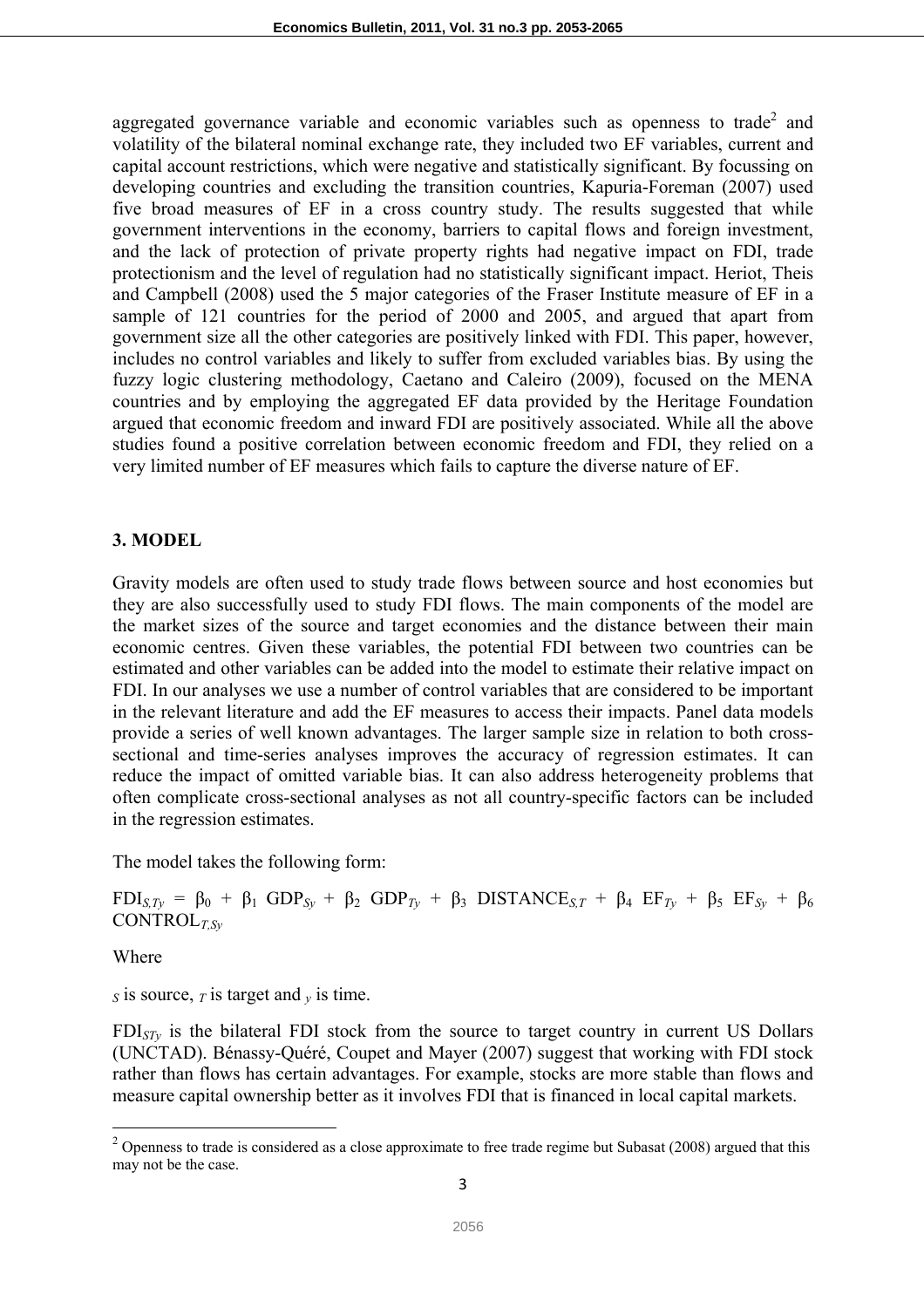$GDP_{Sv}$  and  $GDP_{Tv}$  are the GDPs of the source and target countries in current US Dollars (World Development Indicators). A number of alternative stipulations of the model were considered. For example, GDPs were replaced by per capita GDPs and populations but such specifications were problematical as per capita GDPs were highly correlated with some of the EF variables. We have also considered the quadratic forms of both GDPs and distance to account for possible non-linearity but this specification did not improve our results. While we do not report these estimations in this paper, we confirm that they produced very consistent results in terms of the EF variables.

DISTANCE*ST* is the geographic distance between the source and target country which is a proxy for transportation and information costs (Centre d' Etudes Prospectives et d' Informations Internationales). However, as trade cost also increases with distance, MNCs may prefer to invest rather than trade. Therefore the sign on the distance variable can be ambiguous (Guerin 2006).

 $EF_{Tv}$  and  $EF_{Sv}$  are the 45 economic freedom variables in the target and source countries which are taken from two sources. The Economic Freedom of the World Index (EFoWI) produced by the Fraser Institute provides very detailed 58 EF variables which are aggregated under five sub-headings: Size of Government, Legal System & Property Rights, Sound Money, Freedom to Trade Internationally, Regulation. We exclude "Legal System & Property Rights" and "Sound Money" variables from our analysis as they measure governance and macroeconomic policy. The "Index of Economic Freedom" (IoEF) is produced by the Heritage Foundation and the Wall Street Journal, and provides 8 measures of EF (Business Freedom, Trade Freedom, Fiscal Freedom, Government Spending, Monetary Freedom, Investment Freedom, Financial Freedom, Labor Freedom) and 2 measures of governance (Property Rights, Freedom from Corruption). The governance variables and "Labor Freedom" are excluded due to data limitation.

The EFoWI ranks countries between 0 and 10 and IoEF ranks countries between 0 and 100 where larger values represent the greatest EF. If high EF in target countries encourages FDI, a positive sign on the coefficients would be expected. Note that all the EF variables are based on subjective rankings which can be highly problematical. This is a well recognized concern for the empirical literature that uses such measures.<sup>3</sup> Missing values in data which can significantly influence our results is another concern. The results, therefore, should be read with care.

CONTROL<sub>*Ty*</sub> refers to the control variables that are added to reduce the risk of excluded variables bias. These variables were selected from a larger list of relevant variables that have been considered important in previous work. Many variables in the original list were excluded from the final estimations as they were either highly correlated with the EF variables or statistically insignificant. Some variables were also excluded due to gaps in data and concerns over the degree of freedom. Gaps in data imply significantly reduced degree of freedom which required striking the right balance between the need to maximize the number of control variables and concerns over lower degree of freedom. Since missing values was a real concern for the core variables (such as bilateral FDI and EF) and since the use panel data reduces the impact of omitted variable bias, our priority was to maximise the degree of

<sup>&</sup>lt;sup>3</sup> See Kaufmann, Kraay and Zoido-Lobaton (1999) for a discussion of the problems inherent in making crosscountry comparisons.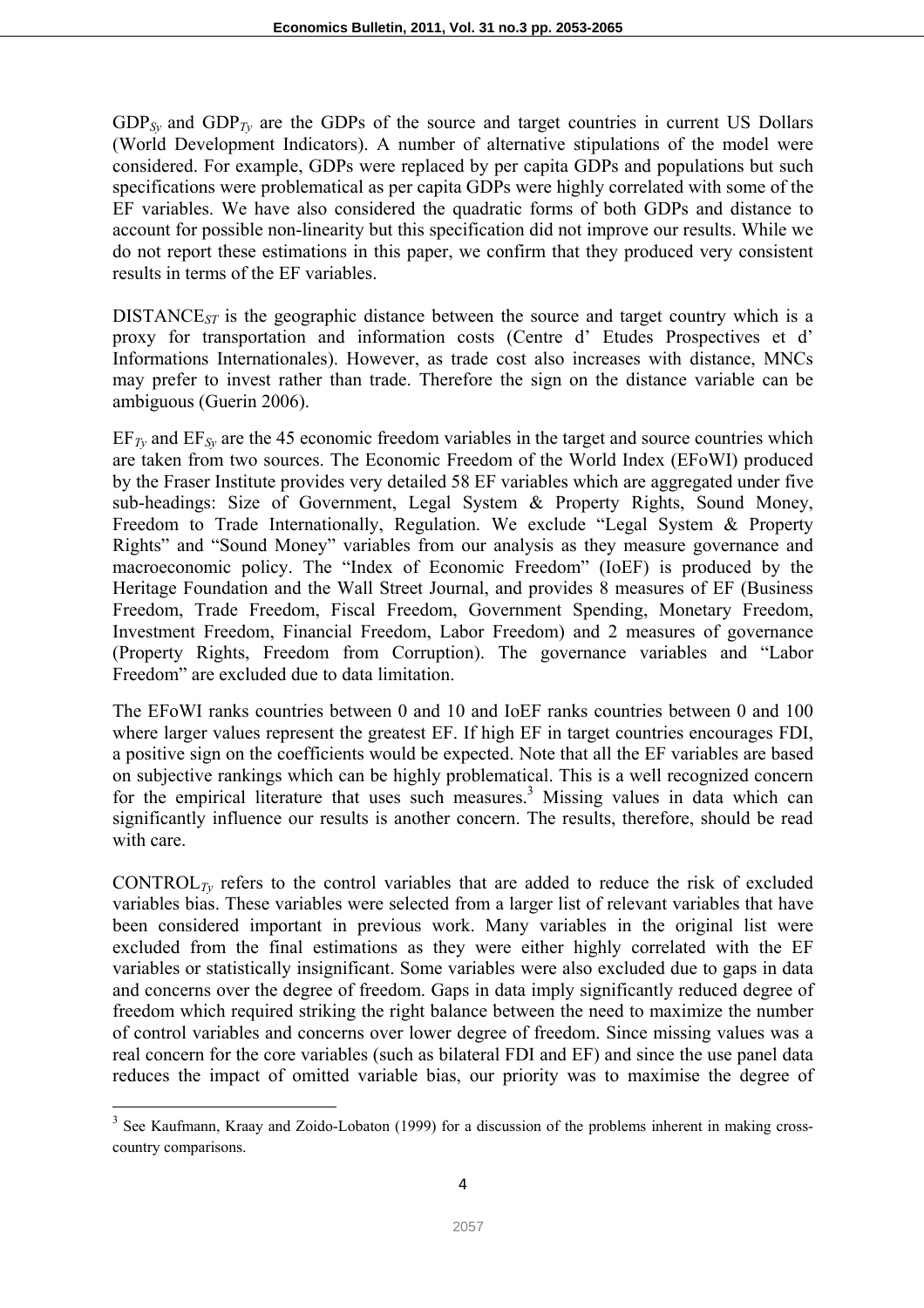freedom rather than maximizing the number of control variables. Nevertheless we still have a large number of control variables:

"Oil" is the volume of oil production in thousands barrels per day (US Energy Information Administration). "Same-religion" is a measure of cultural similarity. The "Colonial-link" aims to capture historical ties (CEPII). The "Land-lock" is used as a proxy for high transportation costs. "Colonial-link" and "Land-lock" are dummy variables which take either the value one or zero. "GDP growth" is lagged growth of GDP as a measure of economic performance (World Development Indicators). The lags help avoiding potential endogeneity problems. "Inflation" is a measure of macroeconomic instability (World Development Indicators). "Ethnic Tensions" is an assessment of the degree of tension within a country attributable to racial, nationality, or language divisions. "Investment Profile" is an assessment of factors affecting the risk to investment that has 3 subcomponents: Contract viability/Expropriation, profits repatriation, external conflict. "Religion in Politics" is a measure of religious tensions. "Ethnic Tensions" and "Religion in Politics" (6) are scaled from 0 to 6, and "Investment Profile" is scaled from 0 to 12. These variables are taken from the PRS Group International Country Risk Guide and high values indicate lesser problems.

All variables are in logarithmic form. As a considerable portion of observations for some measures are zeros, working on the logarithm of FDI then imposes to drop these observations, with a potential selection bias. In order to circumvent this problem a small constant has been added to zero values.

# **4. PANEL DATA ANALYSIS**

The data cover a period of 24 years (1985-2008). The country sample includes 24 target (Costa Rica, El Salvador, Guatemala, Argentina, Bahamas, Bolivia, Brazil, Chile, Colombia, Dominican Republic, Ecuador, Guyana, Haiti, Honduras, Jamaica, Mexico, Nicaragua, Panama, Paraguay, Peru, Suriname, Trinidad & Tobago, Uruguay, Venezuela) and 31 source countries (Australia, Austria, Belgium, Canada, China, Czech Rep, Denmark, Finland, France, Germany, Greece, Hungary, Iceland, Ireland, Italy, Japan, South Korea, Luxembourg, Mexico, Netherlands, New Zealand, Norway, Poland, Portugal, Slovakia, Spain, Sweden, Switzerland, Turkey, UK, US).

The large number of EF variables that are included in the baseline model can overcrowd the results table. Therefore we first estimate the baseline model to show its accuracy (Table 1) and then present the coefficients and t-ratios of each EF variables in Table 2. As EF variables are likely to be correlated with each other, they are not included in the same regression. In order to avoid multicollinearity problem, we estimate separate regressions for each EF variable. While we do not report the full regression details in table 2 to avoid overcrowding of the table, we report the coefficients and t-ratios of 45 separate estimations. A similar multicollinearity problem may exist for the variables in the baseline model in table 1 which may distort their coefficients but this is not a matter of concern as multicollinearity between the control variables would have no impact on the coefficients of EF variables. When the control variables were found to be collinear with the EF variables, however, they were excluded from the estimations in order to avoid multicollinearity problem.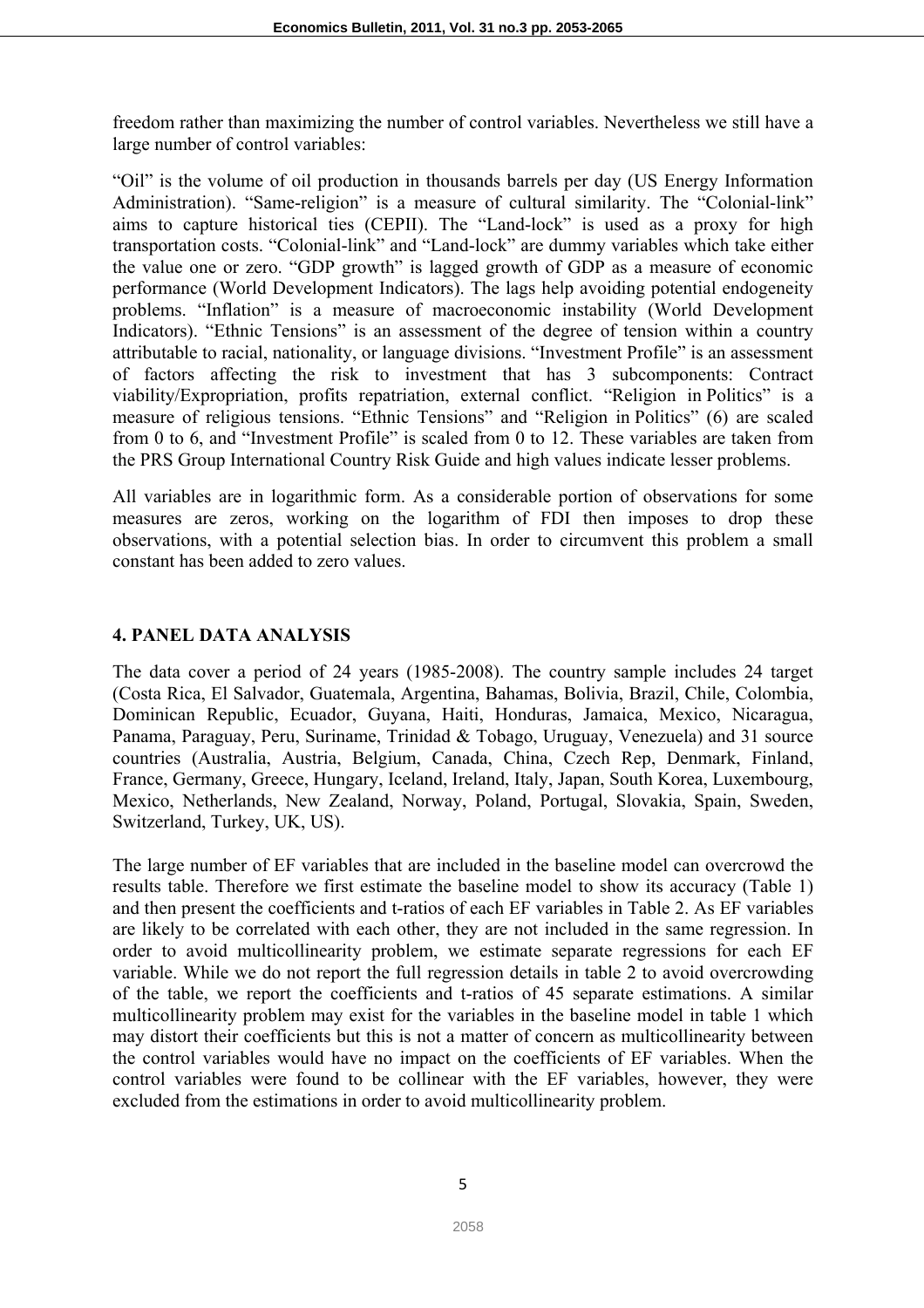The baseline model results in Table 1 validate our dataset as the core variables of the gravity model work well. Distance, GDP and all the other control variables are highly significant and have the expected signs.

The empirical model is estimated by using the Random Effects method which requires the application of the Generalized Least Square method to achieve efficient results. Potential Heteroskedasticity problems were resolved by using the Newey-West Heteroskedasticity and Autocorrelation Consistent Standard Errors. The stationarity of the variables were tested by adopting the Levin, Lee and Chu and the Philips Perron methods with a Newey West bandwidth selection. For the stationarity tests, the appropriate number of lags was selected by using the Schwarz Information Criterion. We confirm that most variables pass both tests and the remaining few pass one of the tests.

#### **5. RESULTS AND CONCLUSION**

While we do not have enough space to discuss the full implications of our results, a number of conclusions emerge. For the *target countries,* two main categories of the EFoWI (Size of Government and Freedom to Trade Internationally) have positive and significant coefficients whereas the remaining main category (Regulation) has a negative but insignificant coefficient. Out of 35 sub-categories only 12 have positive and significant, 8 have negative and significant and 15 have insignificant coefficients. Interestingly, while "Size of government" has a positive and significant coefficient, one of its major sub-categories, namely "General government consumption as share of total consumption" has a negative and significant coefficient which implies that government consumption encourages FDI. While some of them are insignificant, most sub-categories of the "Freedom to trade internationally" have positive and consistent coefficients. Noticeably, "Tariffs" has a very significant coefficient. In other words freedom to trade appears to be an important determinant of FDI. The same cannot be said for "Regulation". While "Credit market regulation" and its subcomponents all have positive and highly significant coefficients, "Labor market regulations" and "Business regulations" have negative coefficients and the latter has a significant coefficient. This implies that while MNCs are not discouraged by "Labor market regulations", they are encouraged by "Business regulations". It is interesting to note that apart from "Price controls" which appears as a deterrent to FDI, other components of "Business regulations" such as "Administrative conditions/entry of new business", "Time with government bureaucracy", "Licensing restrictions" and "Tax compliance" appear to encourage FDI.

For the *source countries* "Freedom to trade internationally" and "Regulation" have no meaningful impact on outward FDI and "Size of government" has a positive and significant impact which implies that a decline in the size of government encourages outward FDI. However, some of the sub-components of "Freedom to trade internationally" (notably "Tariffs" and "Hidden import barriers") and most of the sub-components of "Regulation" have positive and highly significant coefficients. Interestingly, all the sub-components of "Labor market regulations" have positive and significant coefficients which imply that the deregulation of the labour markets encourages FDI outflows.

For the *target countries*, 1 out of 7 IoEF indicators (Trade freedom) has positive and significant, 2 (Government spending and fiscal freedom) have negative and significant and 4

6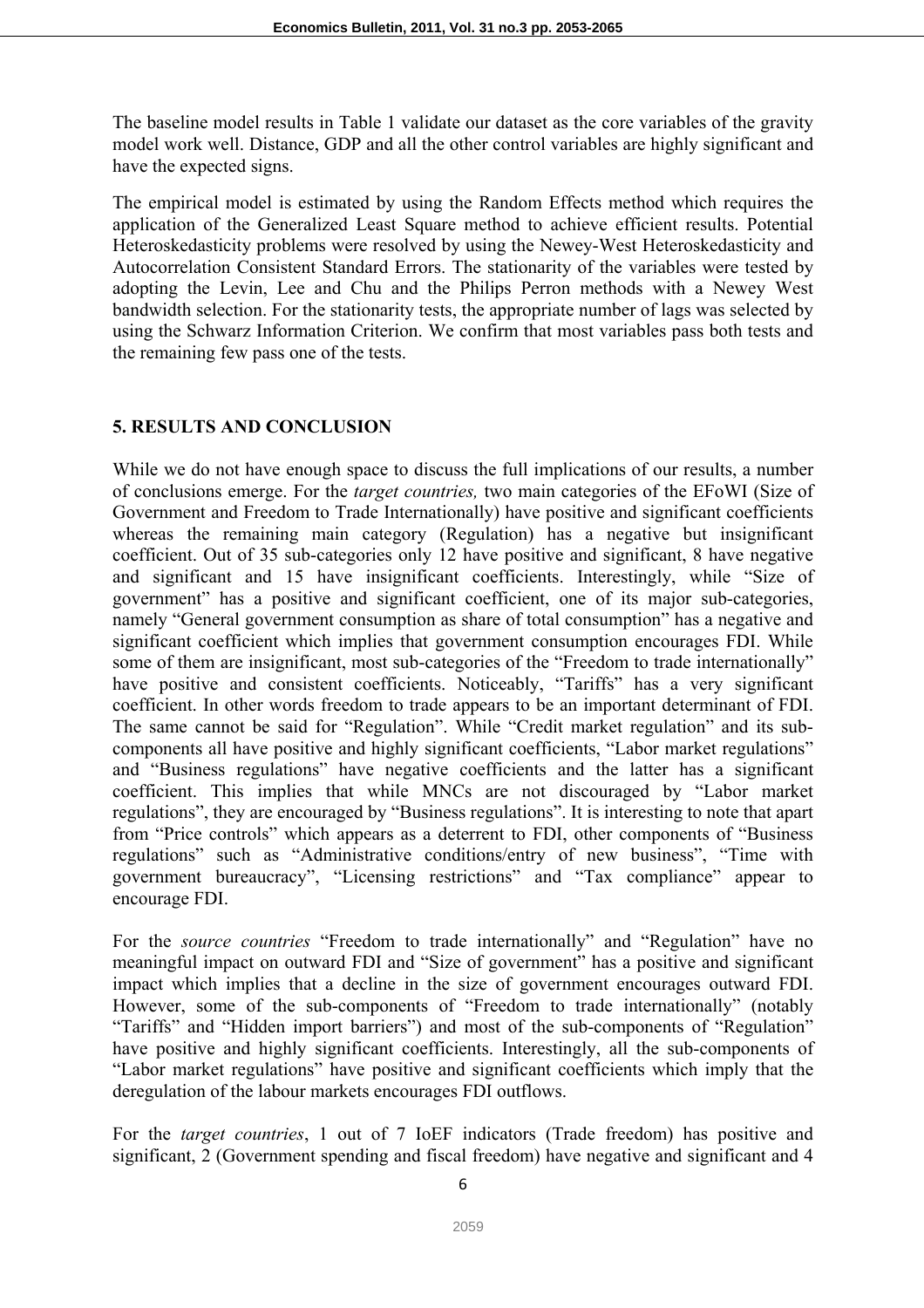have insignificant coefficients. This implies that only the lack of "Trade freedom" is major concern for MNCs whereas "Government spending" and the lack of "Fiscal freedom" are in fact a source of attraction. The lack of "Investment freedom", "Monetary freedom", "Business freedom" and "Financial freedom" has no significant effect on FDI.

For the *source countries*, "Government spending", "Business freedom" and "Financial freedom" encourages outward FDI and "Monetary freedom" discourages it. "Investmentfreedom", "Trade freedom" and "Fiscal freedom" have no significant effect on FDI.

The above results suggest that while EF is an important determinant of FDI, its impact cannot be generalised. This conclusion is in line with the findings of Subasat and Bellos (Manuscript submitted for publication) who investigated the link between EF and FDI in selected transition countries. The impact of free trade (both in source and target countries) is consistently positive and supported by the results of both databases. This implies that countries wish to attract more FDI need to have liberal trade regimes. However apart from trade freedom our results provide a limited support for the conventional wisdom and produced a number of surprising results. Government spending, for example, seems to be a source of attraction for MNCs rather than being a deterrent. While, the lack of "Labour market regulations" in the target countries does not discourage FDI, labour market deregulations in the source countries strongly encourage FDI outflows. This is rather surprising as we would expect "Labor market regulations" in source countries to be a source of repulsion which implies that the deregulation of the labor markets would increase the attractiveness of domestic markets and likely to reduce FDI outflows. Apart from "Price controls", business regulations in target countries are a source of attraction for MNCs and business de-regulations in the source countries encourages FDI outflows. We conclude therefore that while EF is an important FDI determinant in the selected Latin American countries, its impact cannot be generalised and our results do not provide a strong evidence for the new conventional wisdom over the institutional determinants of FDI.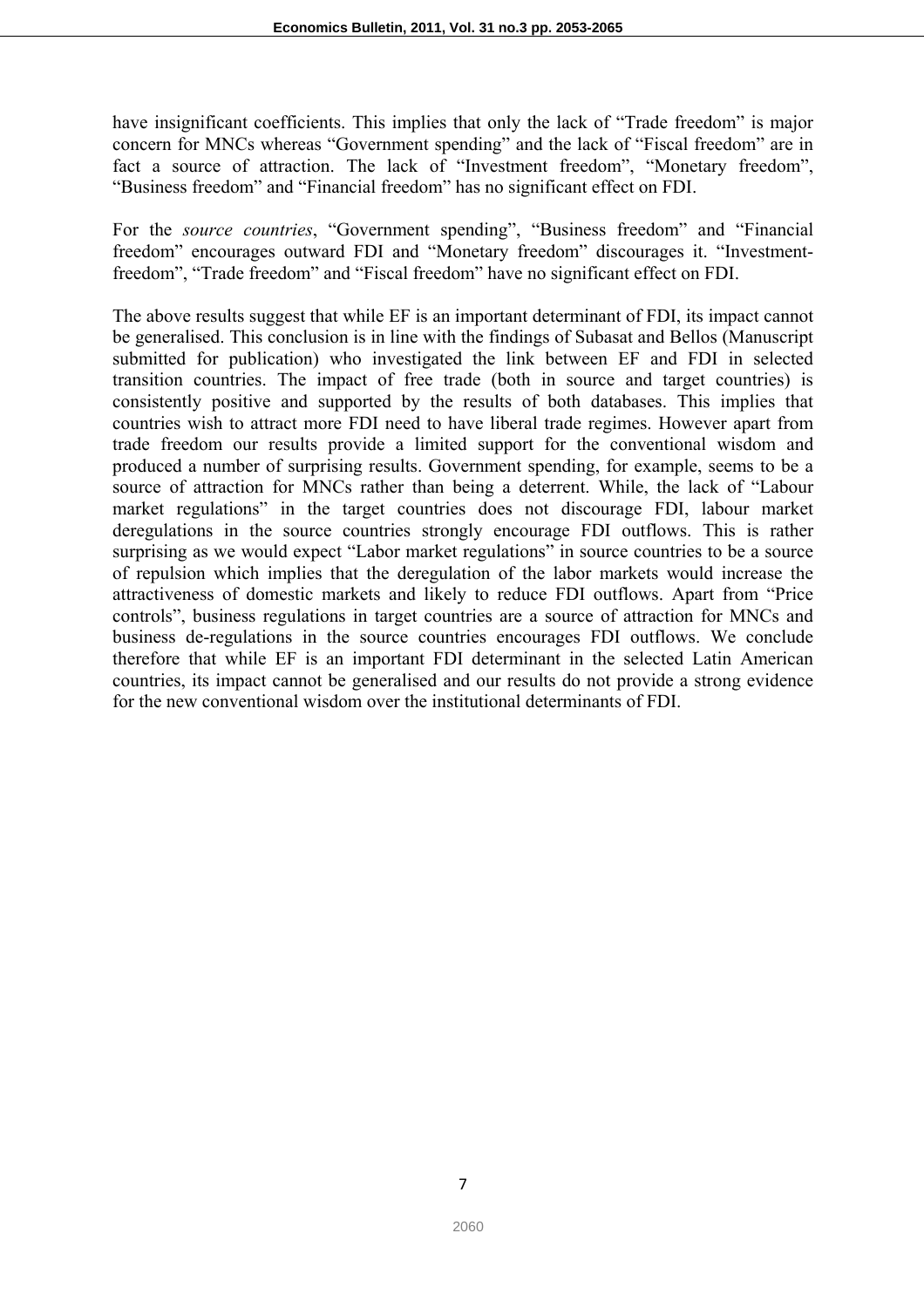## **REFERENCES**

Addison, T. and A. Heshmati (2003), 'The new global determinants of FDI flows to developing countries: the importance of ICT and democratisation', *World Institute for Development Economics Research WIDER,* Discussion paper No: 2003/45

Adkins, L.C., R.L. Moomaw and A. Savvides (2002), 'Institutions, freedom, and technical efficiency', *Southern Economic Journal* 69, pp. 92– 108.

Becchetti, L. and I. Hasan (2004), 'The effects of (within and with EU) regional integration: Impact on real effective exchange rate volatility, institutional quality and growth for MENA Countries', *World Institute for Development Economics Research of the United Nations University*, Research Paper No. 2005/73.

Beck, T., R. Levin and N. Loayza (2000), 'Finance and the sources of economic growth', *Journal Of Financial Economics*, 58, pp. 261-300.

Bénassy-Quéré A., M. Coupet and T. Mayer (2007), 'Institutional determinants of foreign direct investment', *World Economy,* 30(5), pp. 764-782

Bellos, S., T. Subasat (2011), 'Corruption and foreign direct investment: a panel gravity model approach', *Bulletin of Economic Research* 

Bellos, S., T. Subasat (forthcoming), 'Governance and foreign direct investment: a panel gravity model approach', *International Review of Applied Economics,* Vol. 26, No 2.

Bengoa, M. and B. Sanchez-Robles (2003), 'Foreign direct investment, economic freedom and growth: new evidence from Latin America', *European Journal of Political Economy,* 19, pp. 529-545.

Bevan, A. A. and S. Estrin (2004), 'The determinants of foreign direct investment into European transition economies', *Journal of Comparative Economics*, 32, pp. 775–87.

Caetano, J. And A. Caleiro (2009), 'Economic freedom and foreign direct investment: how different are the MENA countries from the EU', *University of Évora, Department of Economics (Portugal)*, Economics Working Papers 02/2009,

Conklin, D. (2002), 'Analyzing and managing country risks', *Ivey Business Journal*, 66(3), January–February, p.17.

Drabek, Z. and W. Payne (1999), 'The impact of transparency on foreign direct investment, Staff Working Paper', *EAR 99-02* (Geneva: World Trade Organisation).

Dunning, J. (2002), 'Determinants of foreign direct investment globalization induced changes and the roles of FDI policies', *Annual World Bank Conference on Development Economics*, Europe 2002–2003: Toward Pro-Poor Policies-Aid, World Bank Publications.

Ferragina, A., F. Pastore (2006), 'FDI Potential and shortfalls in the MED and CEECS: determinants and diversion effects'. *Working Paper*, Retrieved from

8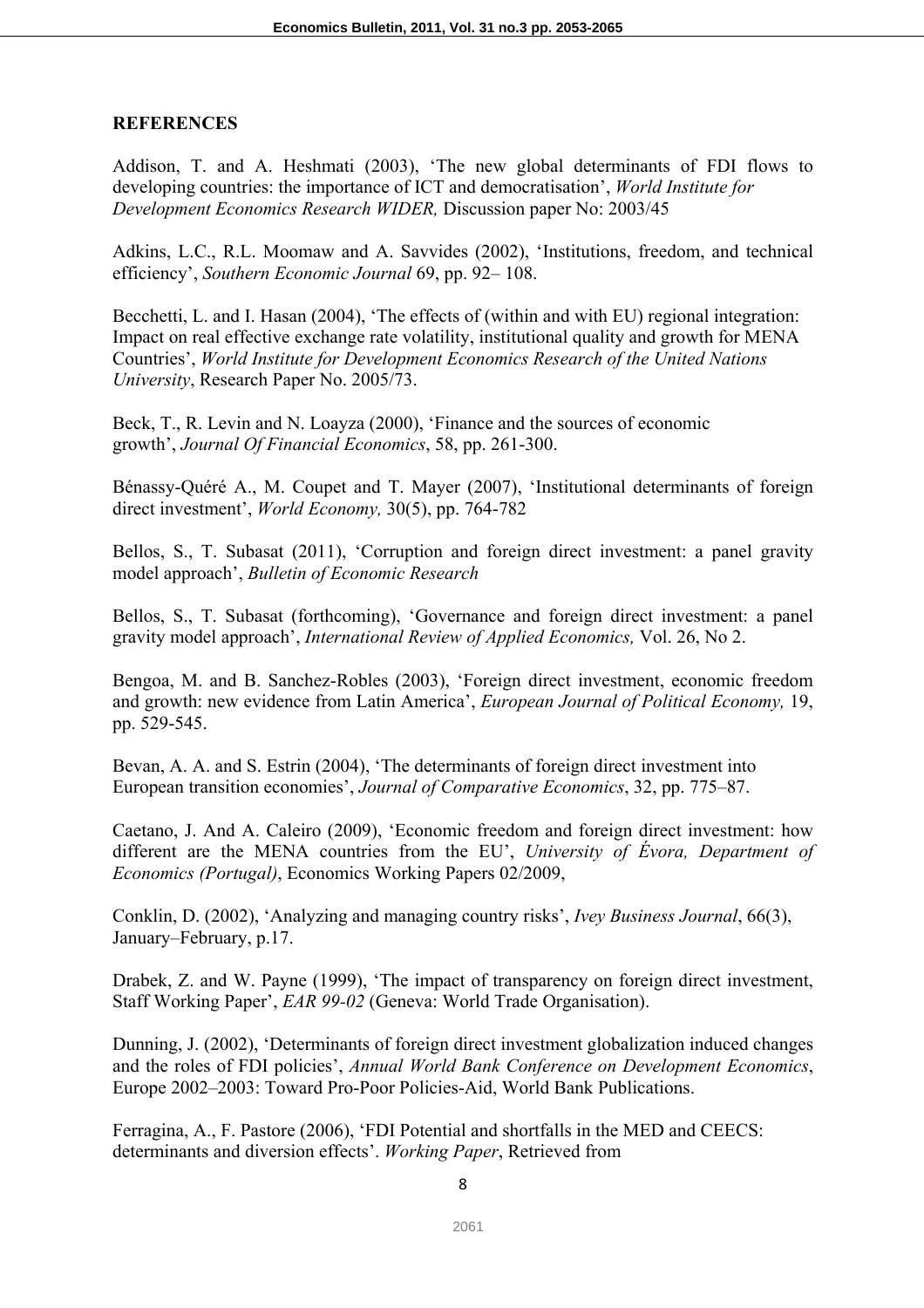https://dspace-unipr.cilea.it/bitstream/1889/886/1/Ferragina Pastore Aissec 07.pdf.

Gani, A. (2007), 'Governance and foreign direct investment links: evidence from panel data estimations', *Applied Economics Letters*, 14, pp 753-756.

Globerman, S., D. Shapiro (2002), 'Global foreign direct investment flows: the role of governance infrastructure', *World Development*, 30, pp 1898-919.

Globerman, S. and D. Shapiro (2003), 'Governance infrastructure and U.S. foreign direct investment', *Journal of International Business Studies*, 3, pp.19–39.

Globerman, S., D. Shapiro and Y. Tang (2004), Governance and foreign direct investment in emerging and transition European countries, Available at: http://www.cbe.wwu.edu/cib/1recentgloberman/tang.pdf.

Guerin, S. (2006), 'The role of geography in financial and economic integration: a comparative analysis of foreign direct investment, trade and portfolio investment flows', *The World Economy*, 29(2), pp 189-209.

Habib, M. and L. Zurawicki (2002), 'Corruption and foreign direct investment', *Journal of International Business Studies*, 33 (2), pp 291-307.

Harms, P. and H. W. Ursprung (2002), "Do civil and political repression really boost foreign direct investmnent?, *Economic Inquiry*, Oxford University Press, Vol 40(4), pp. 651-663.

Heriot, K.C., J. Theis and N.D. Campbell (2008), 'Foreign direct investment and economic freedom: an empirical investigation', *Columbus State University and University of Central Arkansas.*

Jakob, D.H. and J.E. Sturm, **(**2000). 'On the relationship between economic freedom and economic growth'. *European Journal of Political Economy* 16, pp 215-241.

Jensen, N. (2003), 'Democratic governance and multinational corporations: political regimes and inflows of foreign direct investment', *International Organization*, 57, 587-616.

Kapuria-Foreman, V. (2007), 'Economic freedom and foreign direct investment in developing countries', *Journal of Developing Areas*, 41 (1).

Kaufmann, D., A. Kraay and P. Zoido (1999), 'Aggregating governance indicators', *World Bank Policy Research Working Paper,* No. 2195 (Washington).

Kobeissi, N. (2005), 'Impact of governance, legal system and economic freedom on foreign investment in the MENA region', *Journal of Comparative International Management*, 8(1).

Li, S. (2005), 'Why a poor governance environment does not deter foreign direct investment: the case of China and its implications for investment protection', *Business Horizons*, 48, pp 297-302.

9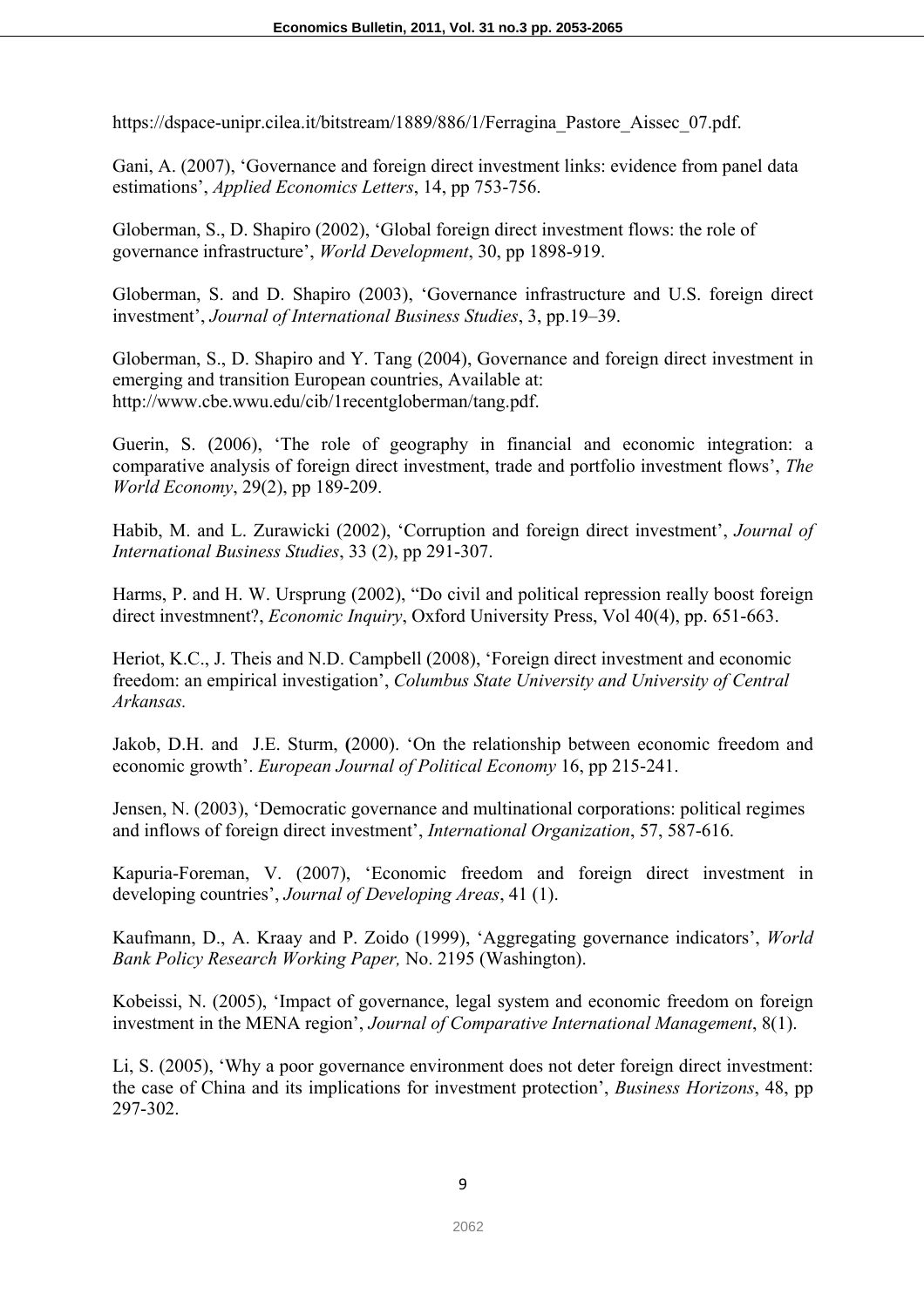Li, S. and L. Filer (2004), 'Governance environment and mode of investment', Paper presented at the Academy of International Business Annual Meeting, Stockholm, Sweden.

Loree, D. W. and S. Guisinger (1995), 'Policy and non-policy determinants of US equity foreign direct investment', *Journal of International Business Studies* 26(2), pp 281–299.

Noorbakhsh, F., A. Paloni and A. Youssef (2001), 'Human capital and FDI inflows to developing countries: new empirical evidence', *World Development*, 29, pp 1593– 1610.

Subasat, T. (2008), 'Do liberal trade policies promote trade openness?', International Review of Applied Economics. Vol. 22, No. 1.

UNCTAD, FDI/TNC database (www.unctad.org/fdi statistics).

US Energy Information administration database (http://www.eia.gov/ipm/supply.html)

Voyer P. A. And P.W. Beamish (2004), 'The effect of corruption on Japanese foreign direct investment', *Journal of Business Ethics,* 50, pp 211–224

Weede, E., S. Kämpf (2002), 'The impact of intelligence and institutional improvements on economic growth'. *Kyklos*, 55, pp 361−380.

World Bank (2003), *MENA development report: Trade, investment and development in the Middle East and North Africa: Engaging with the world*, The World Bank, Washington D.C.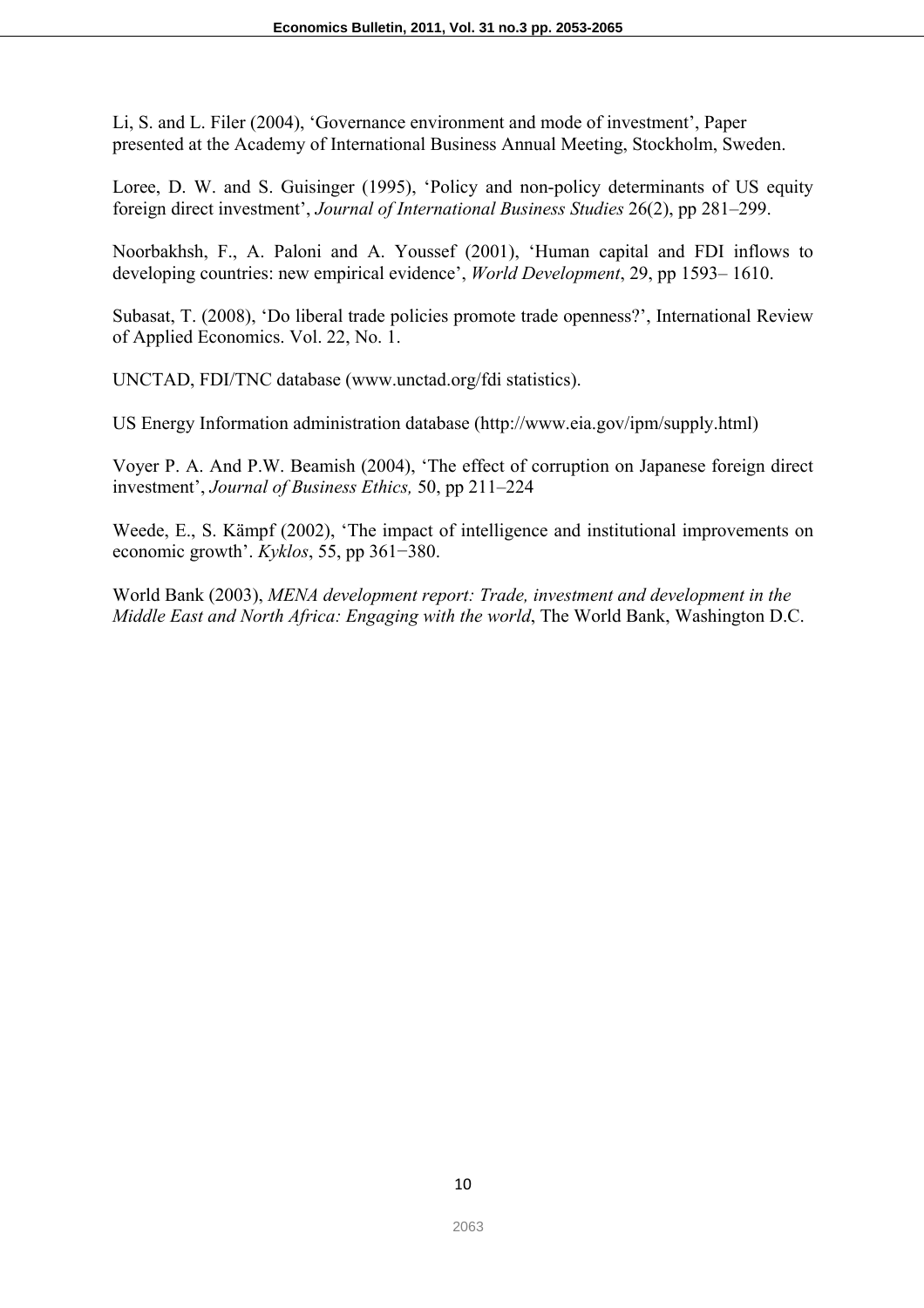| Constant      | $-21.94*$ | Land locked $(T)$ | 0.36      | Ethnic tensions (T)      | $-0.07*$   |
|---------------|-----------|-------------------|-----------|--------------------------|------------|
|               | $(-10.1)$ |                   | (1.68)    |                          | $(-7.87)$  |
| GDP(S)        | $0.46*$   | Land locked $(S)$ | $0.42*$   | Ethnic tensions (S)      | $-0.37*$   |
|               | (13.9)    |                   | (2.72)    |                          | $(-5.07)$  |
| GDP(T)        | $0.70*$   | GDP growth $(T)$  | $-0.07*$  | Investment Profile (T)   | $-0.080**$ |
|               | (15.1)    |                   | $(-2.59)$ |                          | $(-1.95)$  |
| Distance      | $-0.19*$  | GDP growth $(S)$  | 0.18      | Investment Profile (S)   | 0.04       |
|               | $(-2.25)$ |                   | (1.79)    |                          | (0.92)     |
| Oil           | $0.07*$   | Inflation $(T)$   | $-0.11*$  | Religion in Politics (T) | 0.22       |
|               | (6.42)    |                   | $(-9.90)$ |                          | (1.78)     |
| Same religion | $0.95*$   | Inflation $(S)$   | $-0.04$   | Religion in Politics (S) | $0.35*$    |
|               | (3.75)    |                   | $(-0.93)$ |                          | (3.17)     |
| Colonial-link | $2.19*$   |                   |           |                          |            |
|               | (7.52)    |                   |           |                          |            |
|               |           |                   |           |                          |            |
| N             | 2362      | Wald-Joint        | 1976.0    | AR(1)                    | 38.93      |
| $R^{\wedge}2$ | 0.572     | Wald-dummy        | 101.1     | AR(2)                    | 24.67      |

**Table 1: Baseline Panel Data Gravity Model Estimates** 

Notes: The independent variable is bilateral FDI stock between source and target countries. "\*" is significant at 1 % level and  $\cdot$ <sup>\*\*</sup>" is significant at 10 % level. All the variables are in logarithmic form.